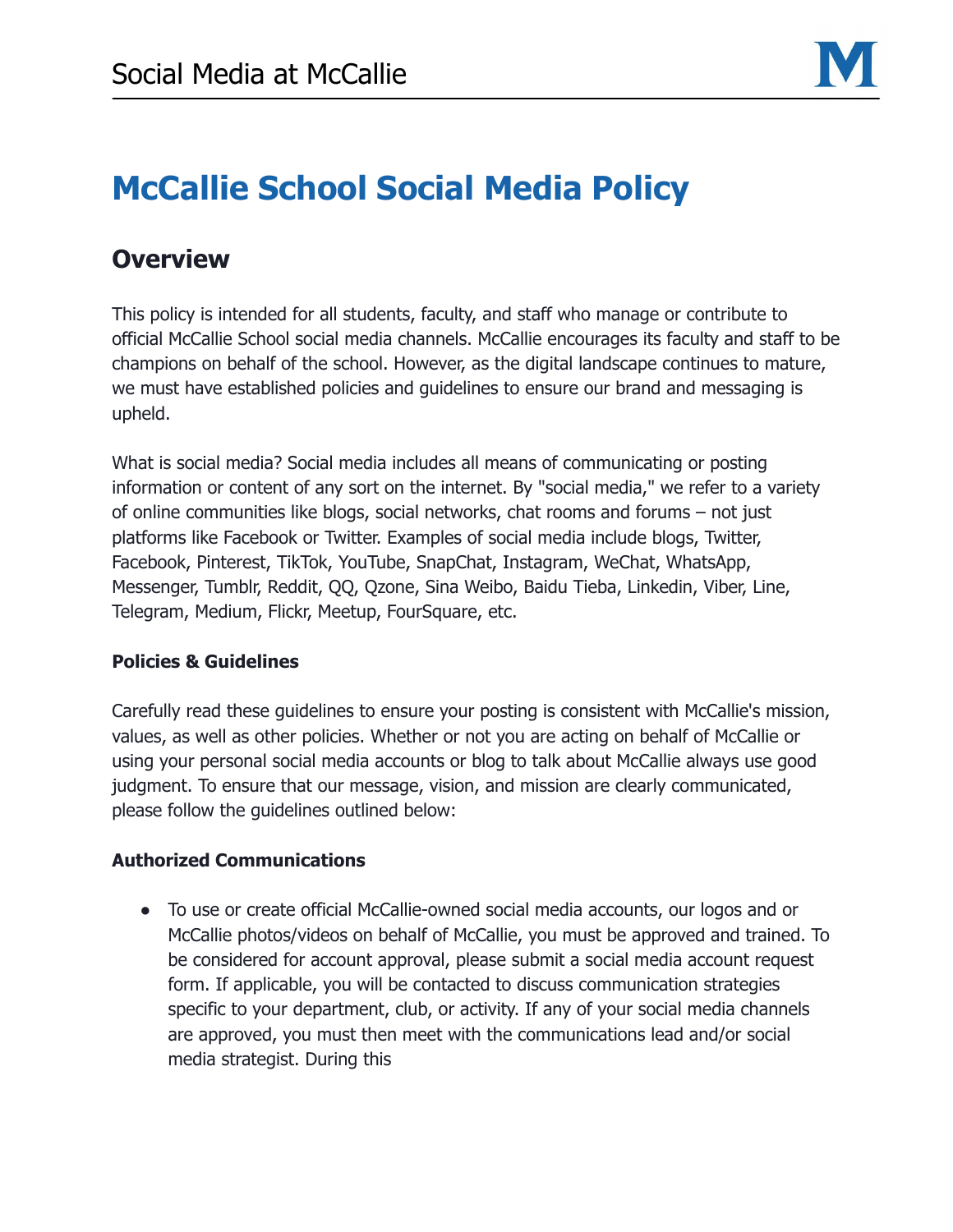

meeting, we will discuss social media policies at the school as well as strategy, goals, messaging, and best practices. All official social media accounts at McCallie School, with the name and contact information for the account manager, must be registered with the Marketing & Communications Office.

• This includes creating any accounts associated with the McCallie school including but not limited to: (Clubs, Organizations (student or faculty-led), Athletic Teams, Events, Performing Arts Organizations (e.g., Theater, music groups, music ensembles), and Parody Accounts)

### **Responsibility**

The use of social media on an official McCallie channel must be managed responsibly. It not only reflects the entire school, but its faculty, its staff, its students, its student's parents, its alumni, its trustees, and its benefactors.

- Emergencies and Crisis Situations: In the event of an emergency or crisis situation, managers of official McCallie accounts are asked to share only information provided by the main McCallie School social media accounts and shared in official school messages. Sharing information found online or not approved by McCallie may lead to false, misleading, or confusing information that can potentially reach the community and spread online. Official accounts are also asked to delete or postpone any previously scheduled tweets or posts during an emergency or crisis situation.
- HIPPA/FERPA Violation: Social media account managers should take steps in advance to prevent the exposure of confidential medical or student information. Confidential information should never be posted online. Photos must be examined carefully to ensure no sensitive information such as social security numbers, personal information, addresses, or academic records can be seen.
- Student groups at McCallie may have different interests, attitudes, or opinions than the official McCallie social media accounts. Before retweeting or sharing content posted by others on official school channels, please review and ensure such content is accurate and reflects the school's position. (If you are unsure, please consult your department head or advisor for a second opinion)
- Fake Accounts: Employees should never create fake social media accounts or share false or misleading information through a school account.
- False Information: If you unintentionally post something that is inaccurate, correct it visibly and publicly as quickly as possible. Doing so will earn you respect in the online community. If you have questions about this, please contact the Communications Office.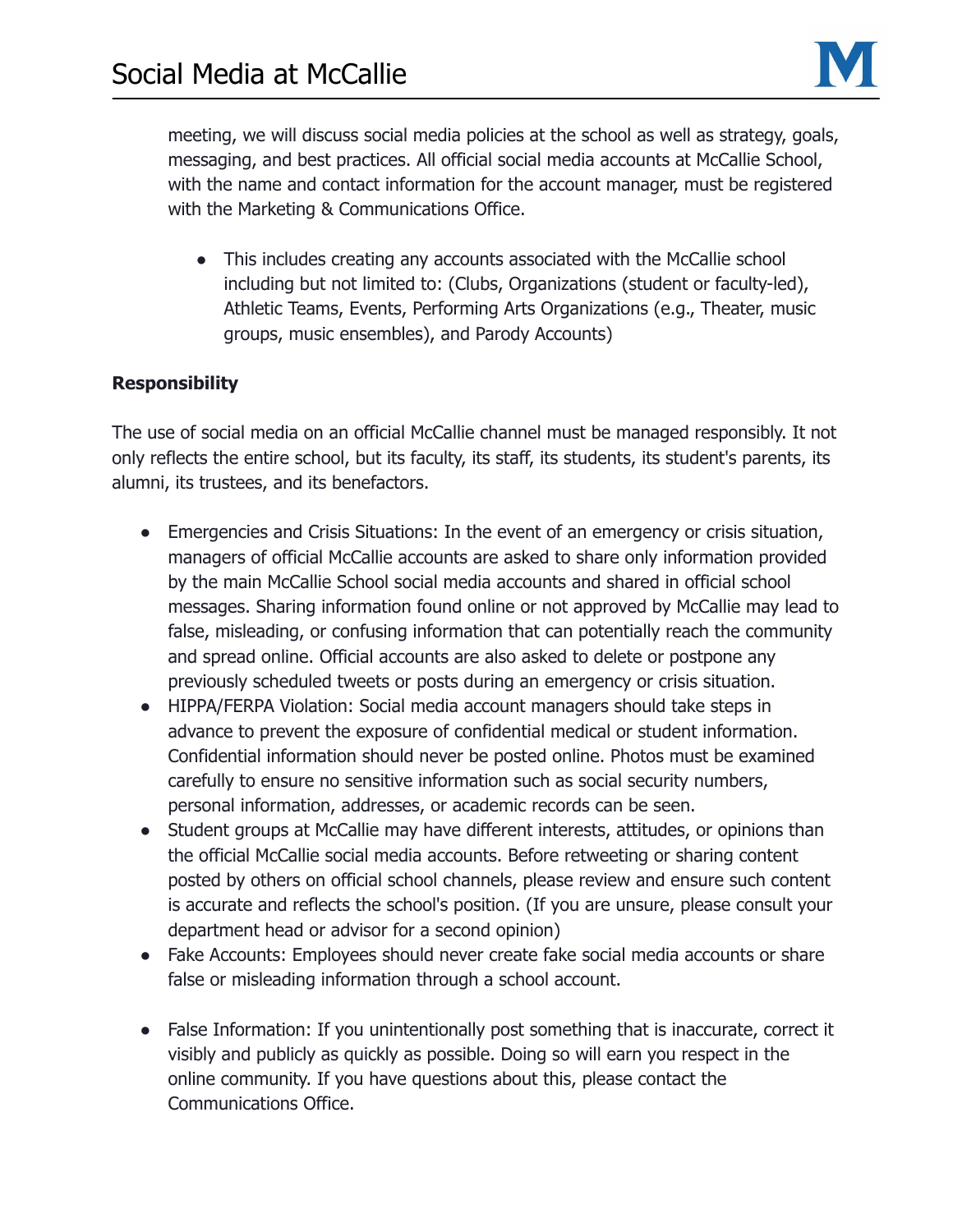

#### **Inactive Accounts**

Official McCallie social media accounts must be continually updated and monitored. Accounts that have been inactive for more than two months (except for special occasions e.g., Summer Camps) may be subject to deactivation and deletion.

### **Social Media Account Ownership**

This section isn't a social media principle, but it's still important enough to be in this policy. If you participate in social media activities as part of your job at McCallie on an account created for McCallie, that account may be considered McCallie property. If that account is McCallie property, you don't get to take it with you if you leave the school — meaning you will not try to change the password or the account name or create a similar sounding account or assert any ownership of the contacts and connections you have gained through the account. This doesn't apply to personal accounts that you may access at work but would certainly apply to all McCallie-branded accounts. If you have any questions about an account you operate, please reach out to Deanna Luna or Rebecca Kidd to discuss the account in question.

#### **Be Nice, Have Fun, and Connect**

Social media is a place to have conversations and build connections, whether you're doing it for McCallie or for yourself. The connections you'll make on social media will be much more rewarding if you remember to have conversations rather than push agendas. McCallie has always been one of the top independent schools in the area and the United States. Social media is another tool you can use to build our brand; just be sure you do it the right way.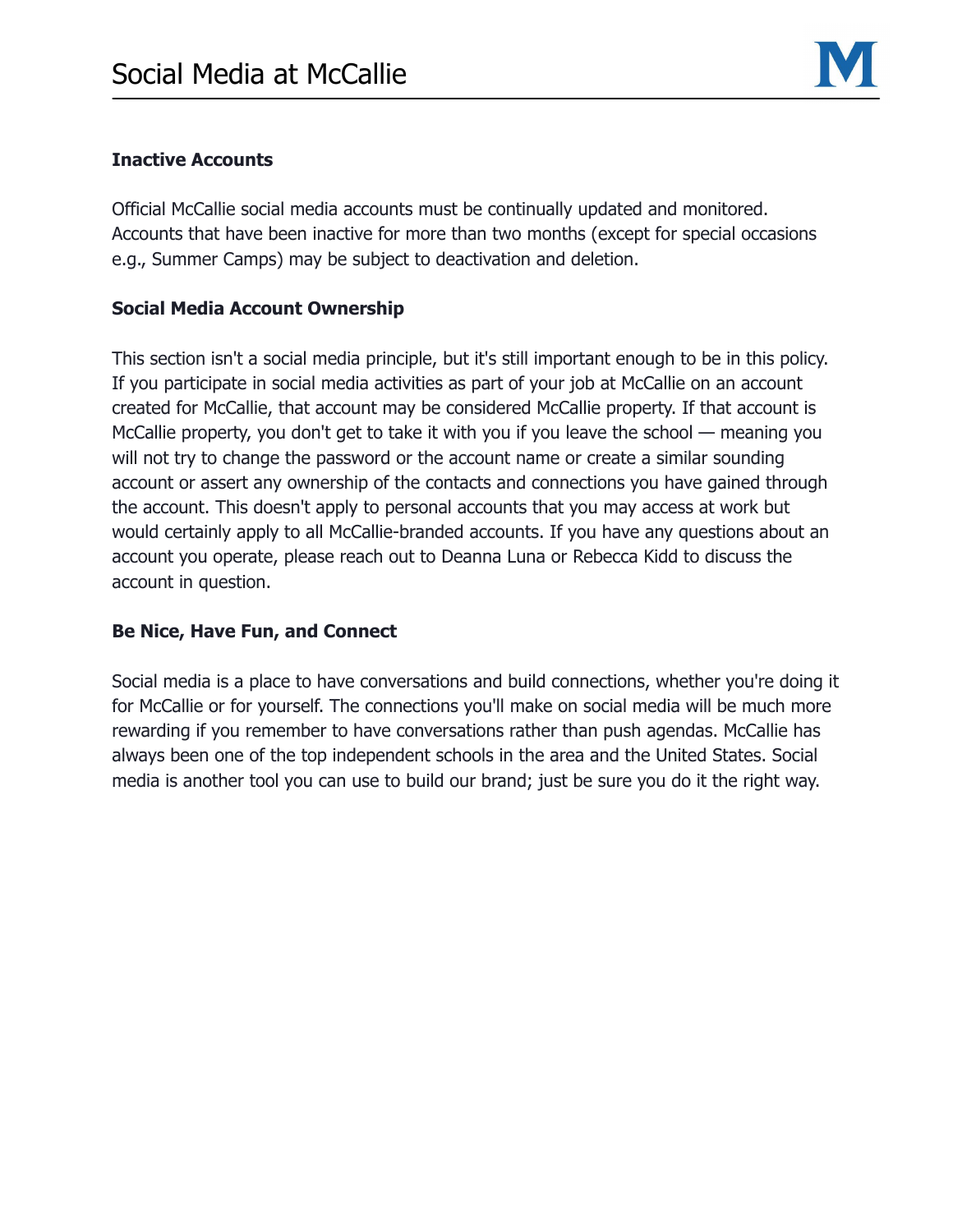

## **General Best Practices**

## **Presence and Maintenance**

Managing a social media account is a massive undertaking, and we expect those who do choose to be a manager to manage their accounts accordingly.

- Accounts at McCallie should be logged into a minimum of once per day to monitor and respond to posts, comments, questions, or mentions.
- Be present and responsive. Having an official account requires diligence and constant upkeep. This includes answering questions and monitoring comments. Establishing and then deserting or not regularly checking on a social media account is not allowed.
- The frequency of updates and posting varies for each channel. Utilizing a schedule or editorial calendar for posts can help you be more efficient.
	- Twitter: Post at least once per day.
	- Facebook: Good rule of thumb is posting once per day. Managers should log in each day to monitor tags, comments, and messages.
	- Instagram: A few times each week. Managers should log in each day to like and comment on users' photos and monitor comments or tags.

## **General Posting Guidelines**

You should only post on behalf of McCallie or its affiliates in an official capacity where you have been explicitly authorized to do so. To ensure that all posts and comments align with our values and mission, please adhere to the following guidelines:

- Make sure all posts, articles, or comments align with our mission and values, and branding. If you have to question whether or not it does DON'T POST IT.
- When posting as a guest on a McCallie sponsored account, use only the pre approved hashtags. (Below are examples of approved hashtags for a full list please contact Deanna Luna or Rebecca Kidd)
	- #WeAreMcCallie
	- #McCallieSchool
	- #OnTheRidge
	- #IAmMcCallie
	- #GoBigBlue
	- #McCallieAthletics
	- #onMcCallie
	- #McCallieAlumni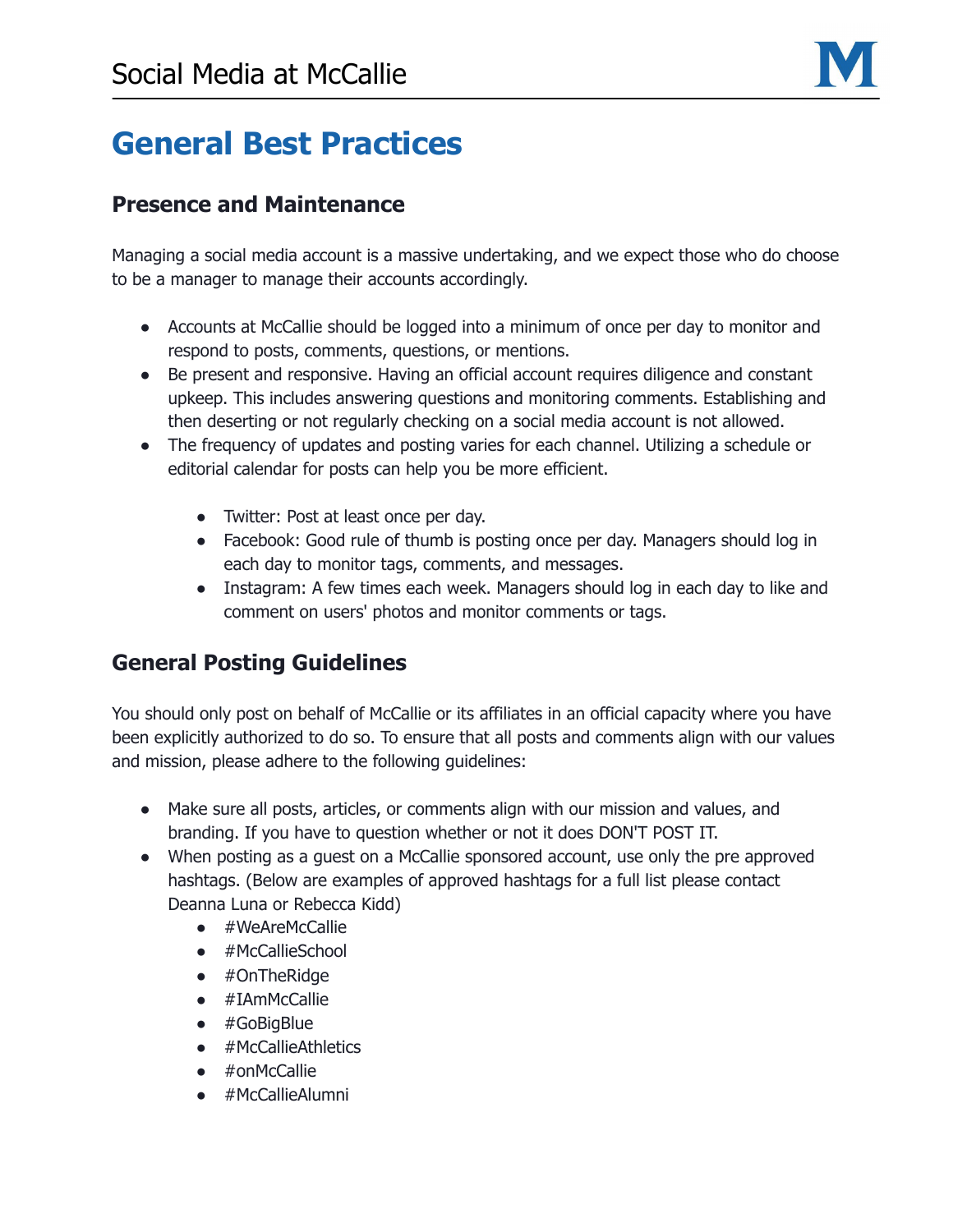

- #McCallieSummerCamps
- #HonorTruthDuty
- #McCallieFB
- #McCallieHoops
- #McCallieTennis
- #McCallieLacrosse
- Don't post sensitive, private, or confidential school information. (student names (unless approved), unannounced policy changes, unannounced school news, etc.)
- Respect Student/Family Privacy. Never give out personal student or family information. (e.g., personal addresses, personal emails, school emails, phone numbers, credit card information, etc.).
- Don't post photos or negative comments about our students, parents, alumni, benefactors, trustees, faculty, staff, or administration. (Photos must be preapproved and used on McCallie sponsored channels only.)
- Don't post comments about a coworker, student, parent, alumni, benefactor, or trustee that could be perceived as harassing, threatening, retaliatory or discriminatory.
- You may be legally responsible for the content you post, so respect brands, trademarks, and copyrights.
- Ensure your posts do not create a real or perceived conflict of interest. A conflict of interest exists if you have an interest outside of your work at McCallie that interferes with your job responsibilities or affects your judgment on behalf of McCallie.

## **Platform Specific Best Practices**

### **Facebook**

Managers of Facebook pages at McCallie must be able to check on the page at least once a day and should have enough content to post at the very least once a week. While it is considered a best practice to post once a day at least once or twice a week is doable. Each McCallie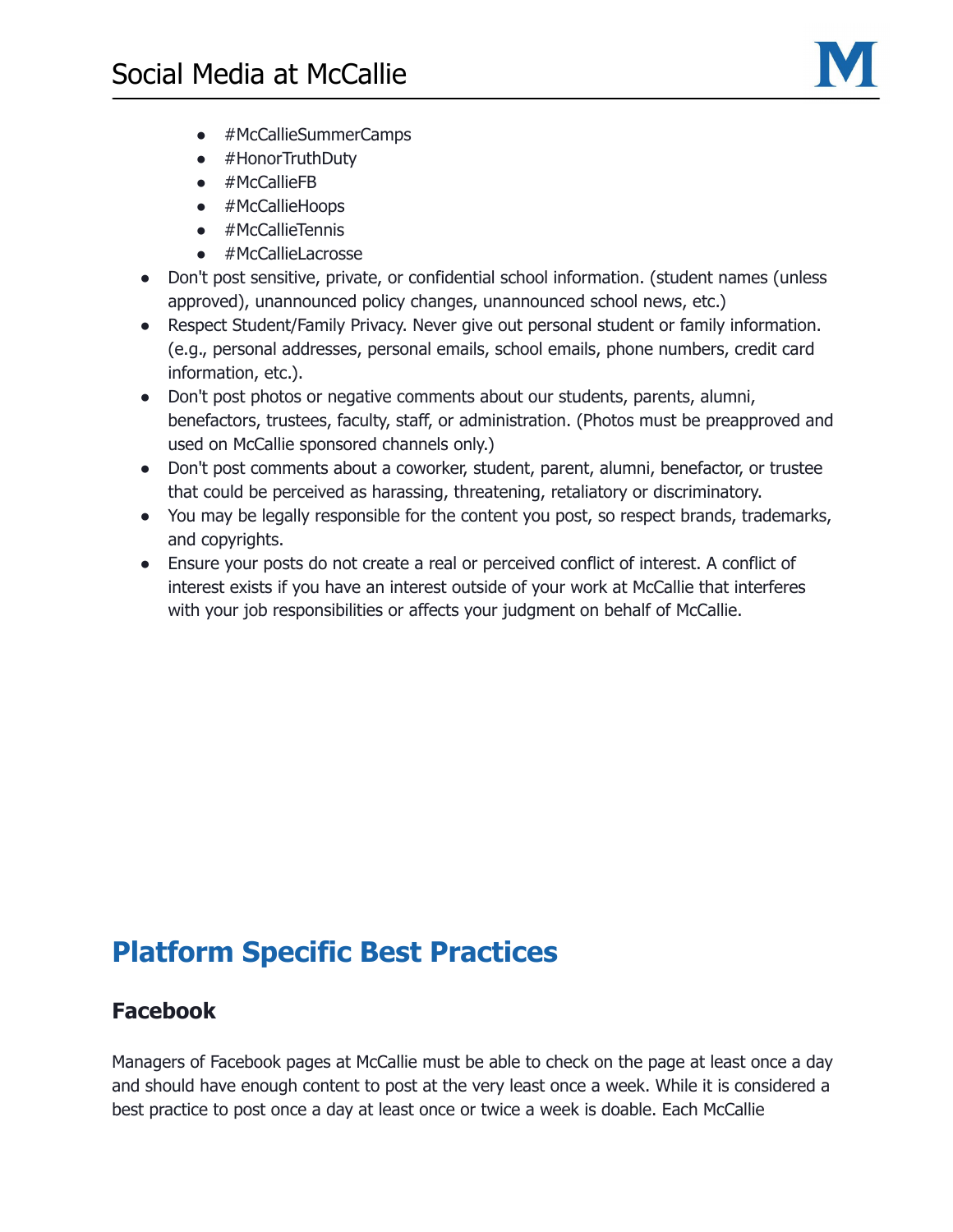

Facebook page should have at least two staff or faculty members as admins. (Any student-run Facebook pages must have their faculty advisor listed as the admin.)

- Profile & Cover Photos: Your pages profile picture should be the official McCallie logo of said organization. If you do not have one, our Creative Director will be happy to put one together for you. Using official logos create uniformity of accounts. Your cover photos may be whatever you would like, whether it be a team picture, gameplay picture, etc.
- Avoid posting the same status updates on both Facebook and Twitter. Facebook and Twitter are different mediums and should be treated as such. Each platform boasts various types of audiences who respond to different tones and frequencies of posts the updates should be unique to each if you want to post the same information on both platforms craft each status so that it matches the style of the platform.
- Post Varying Content: Facebook's algorithm is designed to show content it thinks people want to see. By posting various types of content (texts, links, videos, photos), you are essentially posting something for everyone.
- Follow the main McCallie School Handle and other official McCallie accounts. It is good practice to follow other McCallie handles and share or like relevant information.

## **Twitter**

Twitter is designed for frequent updates, engagement, and retweeting content. Account managers at McCallie must be able to login to the account at least once per day and should be able to post often and respond with some immediacy. At least two people per account should have the password to an official McCallie account.

- Listen & Respond. Monitoring is critical on Twitter. It is essential to listen consistently to those who have tagged McCallie in their tweets. Responding via likes and retweets is crucial to being successful on Twitter. It shows your account is engaged and eager to interact.
- Avoid posting the same status updates on both Facebook and Twitter. Facebook and Twitter are different mediums and should be treated as such. Each platform boasts various types of audiences who respond to different tones and frequencies of posts; the updates should be unique to each if you want to post the same information on both platforms and craft each status so that it matches the style of the platform.
- Use Hashtags and Mentions. Two key elements of Twitter are the use of hashtags as well as mentions (the ability to tag others in tweets). A hashtag will allow users to join a greater conversation. A good rule of thumb is at least two relevant hashtags per tweet plus the hashtag #WeAreMcCallie. Using mentions to tag other accounts in your tweets gives them credit for the material and alerts them that they've been mentioned which can prompt a like, comment, or retweet.
- Follow the main McCallie School Handle and other official McCallie accounts. It is good practice to follow other McCallie handles and like or retweet relevant information.